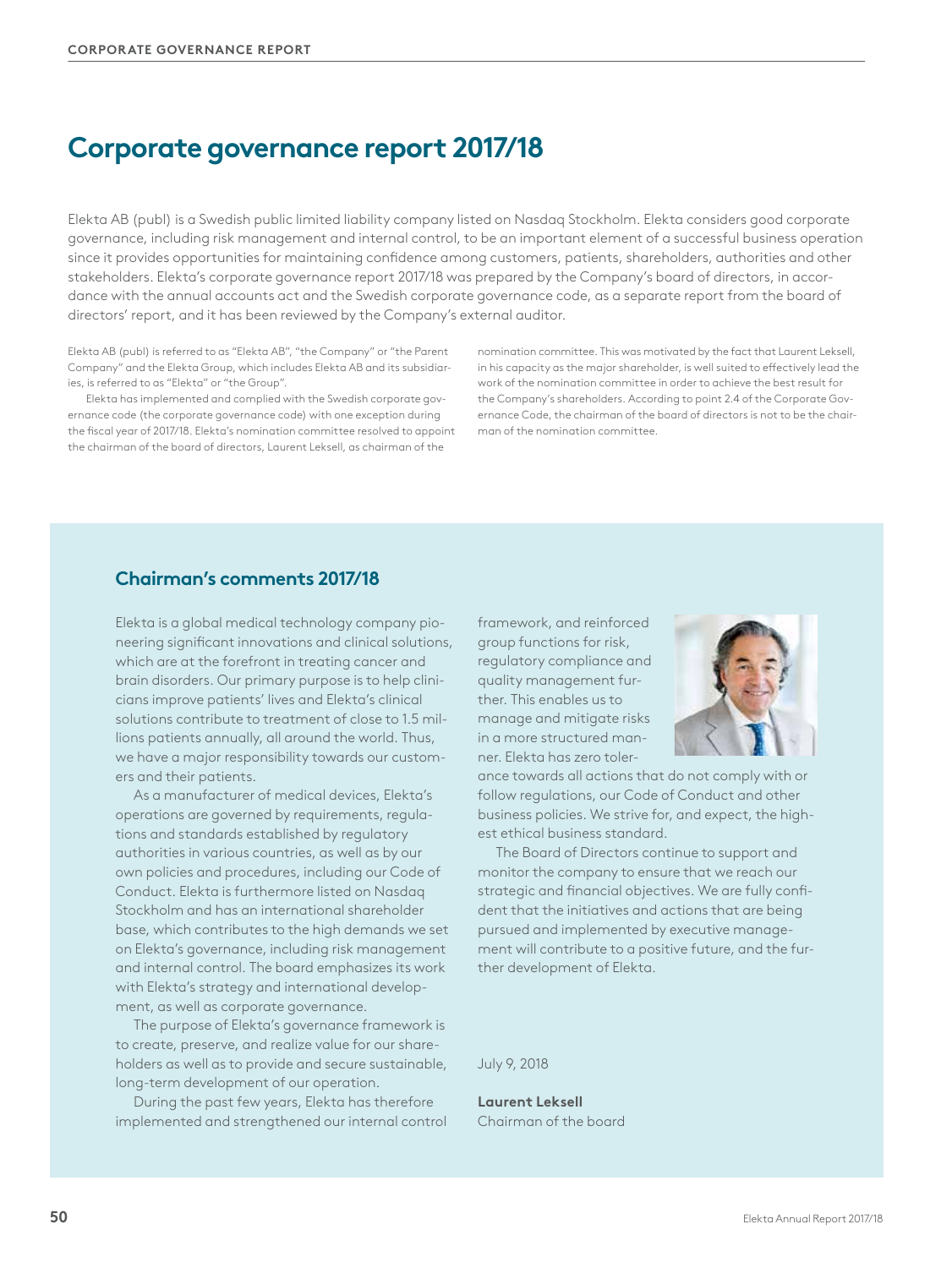## **Elekta's governance structure**



## **1 Shareholders**

#### Ownership structure

At the end of the fiscal year, Elekta AB had 23,632 shareholders, of whom 50 percent were domiciled in Sweden. At April 30, 2018, the largest shareholder was Laurent Leksell with companies, with 30.7 percent of the votes. Read more about the share and shareholders on pages 64–65.

#### Shares and votes

Elekta AB's B share is listed on Nasdaq Stockholm. On April 30, 2018, the total number of registered shares in Elekta AB was 383,568,409 divided between 14,980,769 Series A shares and 368,587,640 Series B shares. At the general meetings of shareholders, which is the forum in which shareholders may exercise influence, Series A shares entitle the holder to 10 votes, while Series B shares carry one vote each. Read more about the share and shareholders on pages 64–65.

#### Dividend policy

Elekta's goal is to provide shareholders with a favorable return and value growth. The policy is to distribute at least 30 percent of profit for the year in the form of dividends, repurchase of shares or comparable measures. A dividend decision is based on Elekta's financial position, earnings trend, growth potential and investment requirements.

#### General meeting of shareholders

The general meeting of shareholders is Elekta AB:s highest decision-making body. In addition to the annual general meeting of shareholders (ordinary general meeting of shareholders), extraordinary general meetings of shareholders may be held at the discretion of the board of directors or, if

requested by the external auditor or by shareholders holding at least 10 percent of the shares. Decisions are normally made by a simple majority, and in elections, the person receiving the most votes is deemed elected. The Swedish companies act requires certain decisions, such as amendments of the articles of association and the transfer of shares to employees participating in equity-based long-term incentive programs, to be made by a qualified majority. Disclosures on direct or indirect shareholdings in Elekta AB representing at least one-tenth of the voting rights, and information about authorizations by the general meeting of shareholders for the board of directors to decide upon acquisition of own shares are set out on page 64.

#### Annual general meeting of shareholders

The annual general meeting of shareholders is held in Stockholm, Sweden. The date and venue for the meeting will be announced on Elekta's website www.elekta.com not later than in connection with the third interim report May–January. Notification of the annual general meeting is published, according to the rules of the Swedish companies act, not earlier than six weeks and not later than four weeks in advance of the meeting.

Shareholders who cannot attend in person may be represented by an authorized proxy. Only shareholders included in the shareholder register are entitled to vote. Shareholders with trustee-registered shares who wish to vote must request that they be entered in the shareholder register by the record date for the annual general meeting. The annual general meeting is held in Swedish, but all relevant documentation is also available in English. At the annual general meeting, shareholders have the opportunity to ask questions. Elekta always strives to ensure that the members of the board of directors, the executive management and the external auditor are present at the annual general meeting.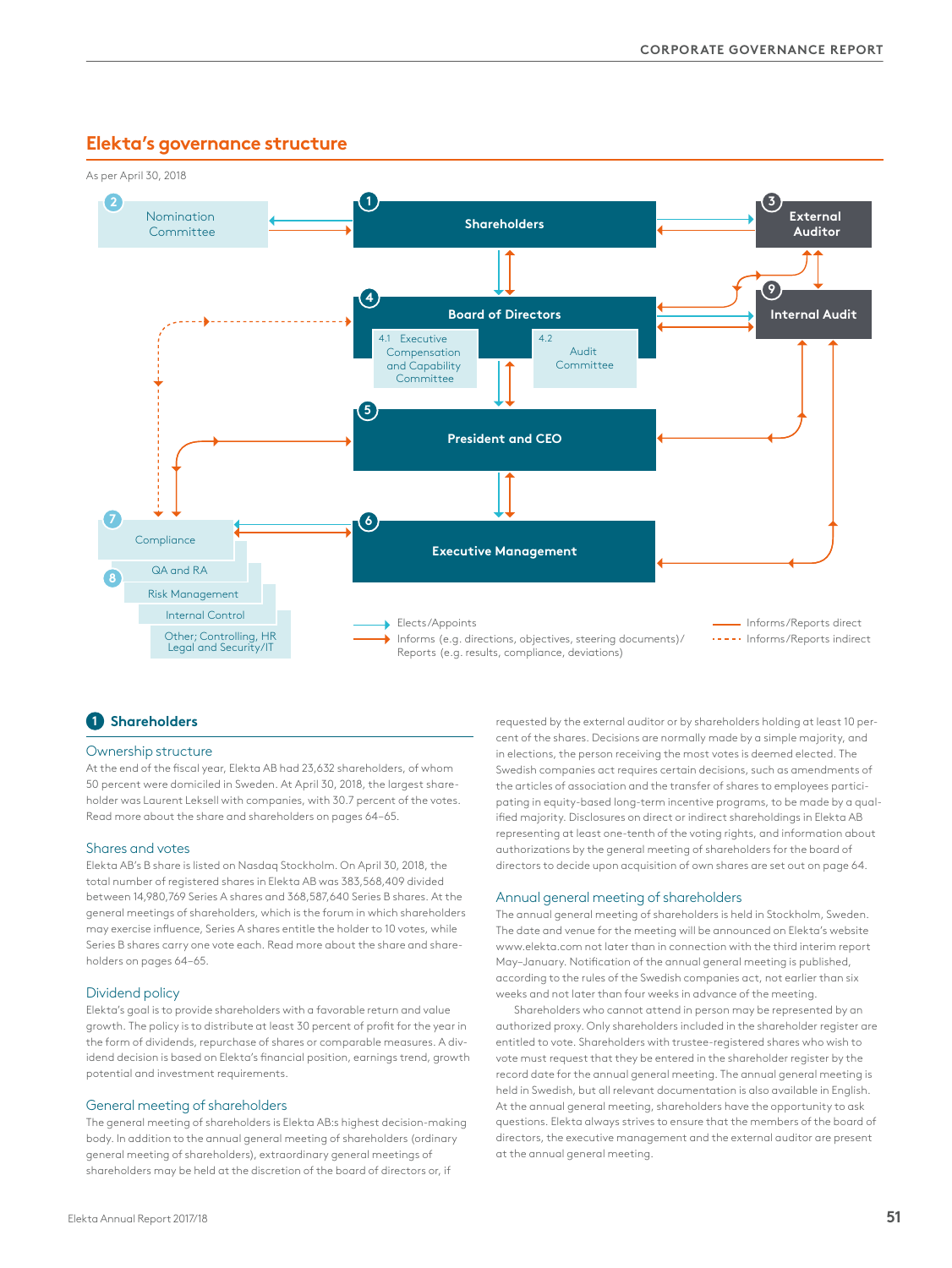### 2017 annual general meeting of shareholders

The 2017 annual general meeting of shareholders was held in Stockholm on August 23, 2017. The meeting was attended by 321 shareholders, either personally or by proxy, corresponding to approximately 66 percent of the votes in the Company. All members of the board of directors were present at the meeting save for Caroline Leksell Cooke who was elected new member of the board of directors at the meeting. The 2017 annual general meeting of shareholders resolved on the following:

- A dividend payment of SEK 1.00 per share to shareholders to be divided into two separate payments of SEK 0.50 each
- Discharge of the members of the board of directors, the President and CEO Richard Hausmann and former President and CEO Tomas Puusepp, respectively, from liability for management in the 2016/17 fiscal year
- Adoption of fees to the board of directors totaling SEK 5,010,000 (4,295,000), of which SEK 1,130,000 (1,075,000) to the chairman of the board of directors and SEK 485,000 (460,000) to each of the other external members of the board of directors, as well as remuneration for board committee work of a total SEK 755,000 (770,000), of which SEK 110,000 (90,000) to the chairman of the executive compensation and capability committee and SEK 75,000 (50,000) to each of the other members of the committee, and SEK 225,000 (200,000) to the chairman of the audit committee and SEK 135,000 (110,000) to each of the other members of the committee
- Re-election of members of the board of directors Luciano Cattani, Annika Espander Jansson, Laurent Leksell, Johan Malmquist, Tomas Puusepp, Wolfgang Reim, Jan Secher and Birgitta Stymne Göransson. Caroline Leksell Cooke was elected new member of the board of directors. Laurent Leksell was re-elected chairman of the board of directors
- Re-election of PwC as external auditor, with authorized public accountant Johan Engstam as the auditor in charge
- Adoption of guidelines for remuneration of senior executives
- Adoption of equity-based long-term incentive program, Performance Share Plan 2017, to encompass 11 key employees of the Group
- Authority for the board of directors for acquisition and transfer of own shares

Further information regarding the annual general meeting 2017, including the minutes, is available at www.elekta.com. No other general meetings of shareholders were held during the 2017/18 fiscal year.

#### 2018 annual general meeting of shareholders

The 2018 annual general meeting of shareholders will be held in Stockholm, Sweden, at Moderna Museet on August 30, 2018 at 2:00 pm. More information regarding the 2018 annual general meeting of shareholders is available at www.elekta.com.

## **2 Nomination committee**

### Procedure for appointment of nomination committee

The 2017 annual general meeting of shareholders resolved that the nomination committee for the 2018 annual general meeting of shareholders would be appointed through a procedure whereby the chairman of the board of directors, before the end of the second quarter of the fiscal year, would contact the four largest shareholders in terms of voting rights, besides the shareholder or shareholders the chairman of the board of directors may represent as of the last banking day of September. These shareholders would be given the opportunity to appoint one person each who, together with the chairman of the board of directors, would constitute the nomination committee. The chairman of the nomination committee would, unless the nomination committee unanimously decides otherwise, be the member of the nomination committee appointed by the largest shareholder in terms of voting rights. No remuneration would be paid to the members of the nomination committee.

#### Composition of the nomination committee for the 2018 annual general meeting of shareholders

The composition of the nomination committee for the 2018 annual general meeting of shareholders was announced in a press release on November 22, 2017. The nomination committee for the 2018 annual general meeting of shareholders comprises:

• Laurent Leksell, chairman of the board of directors and representing his own and related parties' holdings

## **The work of the board of directors including some important agenda items in 2017/18**

#### **One board meeting**

• Year-end report

- Meeting with auditors and review of external audit report for the full year
- Report from the audit committee
- Review and approval of budget fiscal year 2017/18 incl. financial targets

**One board meeting** 

- Adoption of annual report (including all reports included therein)
- Adoption of notice and final proposals to the AGM
- Approval of the board's reasoned statement regarding share repurchase and statement with respect to dividend

#### **Two board meetings**

- Interim report Q1
- AGM
- Inaugural board meeting
- Adoption of working instructions for board, committees and the President and CEO
- Report from the audit committee
- Review of the company's marketing organization
- Update and discussion on the business operations in region North and South America
- Final review of the company transformation program

| 2017 | <b>MAY</b> | JUNE <sup>1</sup> | <b>JULY</b> | <b>AUGUST</b> | SEPTEMBER | <b>OCTOBER</b> |  |
|------|------------|-------------------|-------------|---------------|-----------|----------------|--|
|      |            |                   |             |               |           |                |  |

## **One board meeting**

• Facilities tour in Crawley

• Review of strategy plan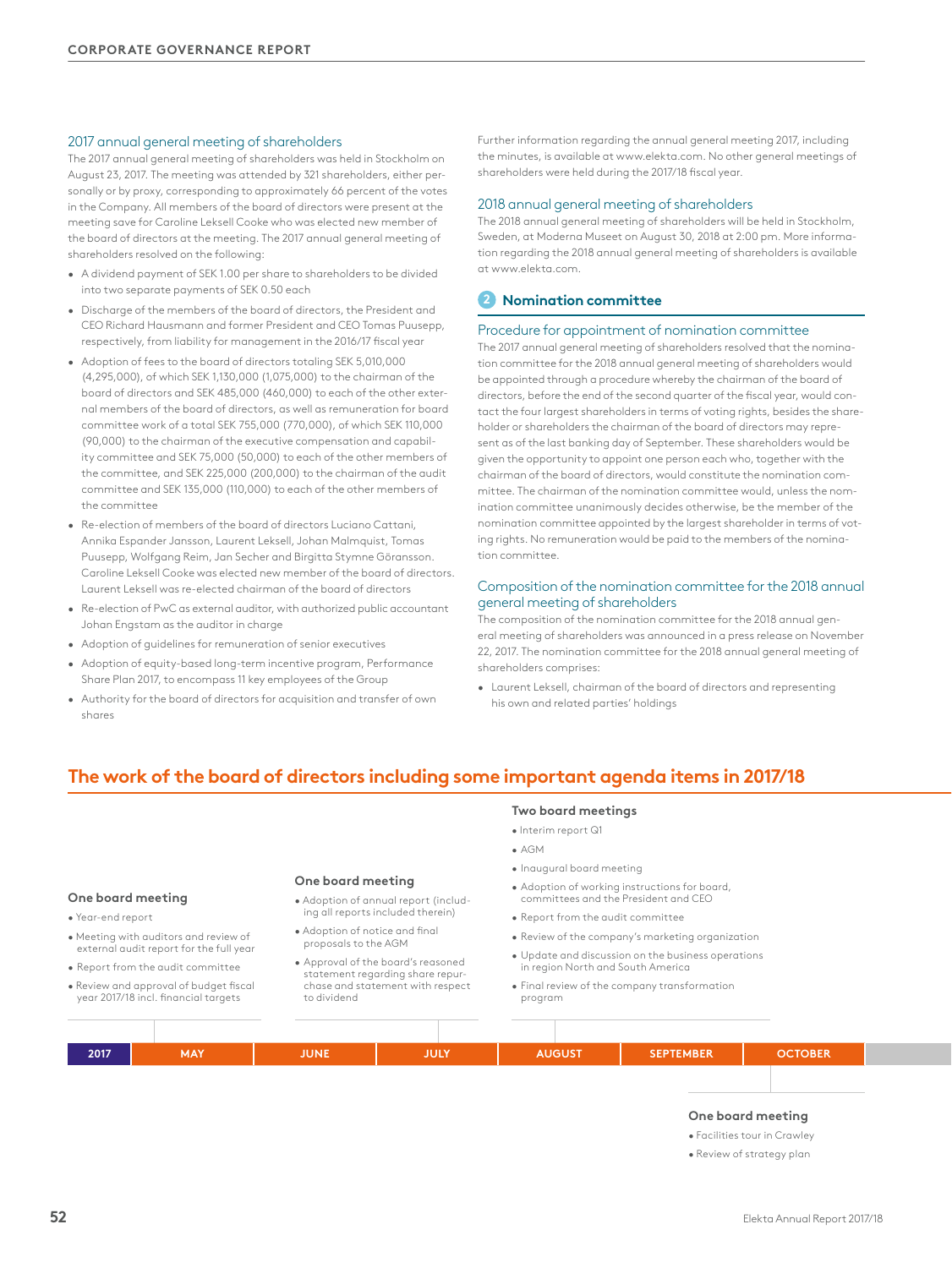- Per Colleen appointed by the Fourth Swedish National Pension Fund
- Tomas Flodén appointed by AMF and AMF Fonder
- Magnus Henjeby appointed by Nordea Investment funds
- Åsa Nisell appointed by Swedbank Robur Fonder

The nomination committee has appointed Laurent Leksell as chairman of the nomination committee. The assignment for the nomination committee is valid until the end of the next annual general meeting of shareholders, or, where applicable, until a new nomination committee has been appointed.

#### Preparation for the 2018 annual general meeting of shareholders

The role of the nomination committee ahead of the annual general meeting of shareholders includes: Proposing a chairman of the annual general meeting of shareholders, chairman of the board of directors, members of the board of directors, auditor, fees to the board of directors and fees to the auditor and the procedure for appointing the nomination committee.

The nomination committee held five meetings prior to the 2018 annual general meeting of shareholders. For the composition of the board of directors, the nomination committee paid particular attention to the Company's strategy, operations, stage of development and other conditions. The nomination committee has applied the corporate governance code, section 4.1, as diversity policy when preparing its proposal for board composition. The purpose of the policy is that the proposed board of directors shall be characterized by versatility and breadth as regards competence, experience, background and gender balance. The nomination committee believes that the proposed composition fulfills the target of versatility and breadth as regards the competency, experience and background of the board members. Out of the nine proposed board members, four are women and five men, meaning that the percentage of women is 44 (33) percent.

Annually an evaluation of the board of directors' work, expertise, composition and independence of its members is initiated by the chairman of the board of directors, partly to assess the preceding year, partly to identify areas for development for the board of directors. The evaluation is performed with support from an evaluation form and by discussions as well as by individual interviews of the board members performed by the chairman of the board. The conclusion is presented to the nomination committee by the chairman of the board. The nomination committee has through the audit committee's chairman obtained the audit committee's recommendation as regards election of auditor.

The nomination committee's complete proposals for the 2018 annual general meeting of shareholders and reasoned statement is published in the notice convening the 2018 annual general meeting of shareholders, which is available at www.elekta.com

## **3 External auditor**

## Appointment of the external auditor

The external auditor of Elekta AB is appointed by the annual general meeting of shareholders for a period until the end of the next annual general meeting of shareholders.

### External auditor and auditor in charge

The 2017 annual general meeting of shareholders re-elected PwC as external auditor with Johan Engstam as auditor in charge. PwC has been the external auditor of Elekta AB since the 2012 annual general meeting of shareholders.

Johan Engstam was born in 1966 and is an authorized public accountant. During the year, he was also the auditor in charge of MedCap AB, Tobii and Astra Zeneca AB. He has no assignments in any other company that affect his independence as the auditor in charge of Elekta AB.

#### Responsibility

The audit engagement includes the audit of the annual report and consolidated accounts of Elekta AB, the proposed appropriations of the Company's profit or loss and the administration of the board of directors and the President and CEO of Elekta AB. The audit engagement also includes reviewing whether the guidelines for remuneration of senior executives adopted by the annual general meeting of shareholders have been complied with. The audit engagement also includes a review of the interim report for the second quarter as well as a statutory examination of the corporate governance and the Corporate Responsibility Report.

#### **One board meeting**

- Interim report Q2
- Report from the executive compensation and capability committee
- Report from the audit committee
- Update and discussion regarding the business in China
- Long-term financing

### **One board meeting**

- Interim report Q3
- Report from the executive compensation and capability committee
- 
- Report from the audit committee
- Software strategy



- Approval of direction in the budget directive
- General review of Company's M&A process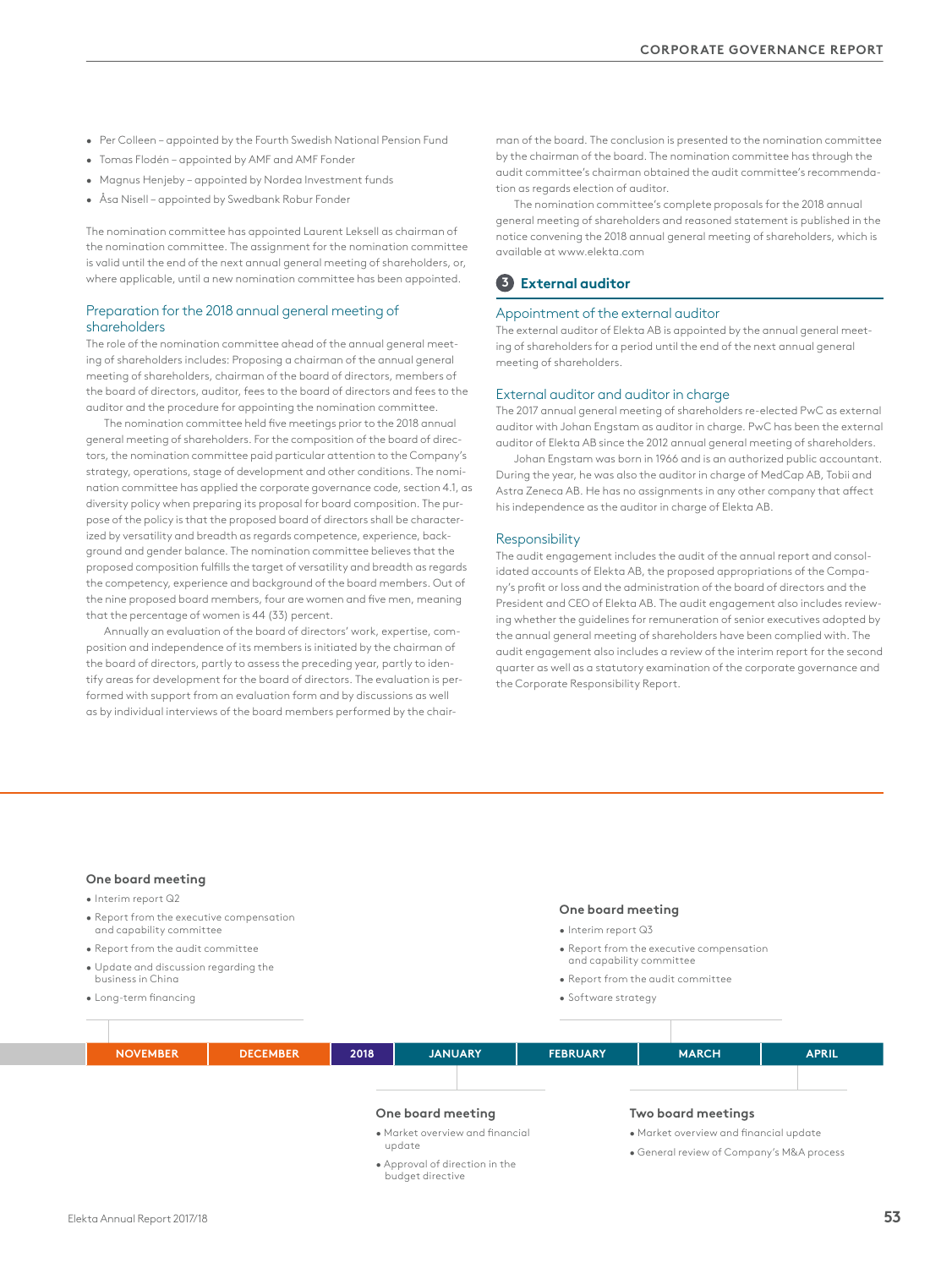## Work during the year

PwC has performed the audit of Elekta for the 2017/18 fiscal year, based on a risk-based external audit plan, resulting in the unqualified auditor's report and statement, which are available on pages 114–116 and at www.elekta.com.

According to the audit committee's guidelines can services in addition to audit services, known as permissible non-audit services, that Elekta may procure from the external auditor in order to assure that the impartiality and independence of the external auditor is not put at risk, not exceed 70 percent of the cost for audit services measured over a three-year period. The audit committee may decide to make exceptions under certain circumstances.

Non-audit services procured from the external auditor during the 2017/18 fiscal year adhered to the guidelines established and comprised tax consultancy and other services such as consultancy work related to internal control and accounting principles.

The fees to the external auditor for the 2017/18 fiscal year are reported in Note 10.

## **4 Board of directors**

#### Appointment of the board of directors

The board of directors of Elekta AB ("the board") is appointed by the annual general meeting of shareholders for a period until the end of the next annual general meeting of shareholders. According to the articles of association of Elekta AB, the board is to have between three and ten members with no more than five deputy members. There are no other rules in the articles of association concerning the appointment or removal of members of the board.

#### Composition and independence of the board of directors

The board of directors comprises nine members. The members of the board are Laurent Leksell, who is also the chairman of the board, Luciano Cattani, Annika Espander Jansson, Caroline Leksell-Cooke, Johan Malmquist, Tomas Puusepp, Wolfgang Reim, Jan Secher and Birgitta Stymne Göransson. There are neither deputy board members nor employee representatives on the board.

The general counsel serves as secretary for the board.

The composition of the board meets applicable independence requirements as six of the nine members of the board have been deemed independent in relation to the Company, the executive management and major shareholders. These six members are: Luciano Cattani, Annika Espander Jansson, Johan Malmquist, Wolfgang Reim, Jan Secher and Birgitta Stymne Göransson.

Attendance at board meetings is shown on pages 60–61.

#### Responsibility

The board's work is regulated by the Swedish Companies Act, the articles of association, the corporate governance code and the working instructions for the board of directors.

The board is responsible for the organization of Elekta AB and the management of the Company's operations in the interest of the Company and all shareholders. This includes appointing a President and CEO who is responsible for managing the day-to-day operations in accordance with instructions from the board. The responsibilities for the board also include:

- Establishing overall goals and strategy
- Defining guidelines to govern ethical conduct with the purpose of ensuring the long-term ability to create value
- Ensuring an effective system for follow-up and control of the company's operations and risks that the company and its operations are exposed to
- Ensuring a satisfactory process for monitoring compliance with laws and regulations and other regulatory compliance requirements applicable for the company as well as compliance with internal company regulations

• Ensuring that external information and communications are characterized by openness, and that they are accurate, reliable and relevant

The working instructions for the board of directors establish that the board  $i \in +\infty$ 

- Hold at least seven ordinary meetings per year
- Adopt finance and foreign exchange policies
- Adopt a code of conduct
- Approve a long-term plan and budget, including an investment budget
- Approve investments and similar decisions where the amount of the transaction exceeds SEK 5 M if such a transaction falls outside the approved investment budget
- Decide on acquisition or sale of real property or shares, or acquisition or sale of the assets of, or a major part of the assets of, another company
- Decide on the establishment and liquidation of subsidiaries
- Adopt guidelines for remuneration of senior executives to be approved by the annual general meeting of shareholders
- Decide on terms of employment for the President and CEO according to guidelines for remuneration of senior executives approved by the annual general meeting of shareholders
- Adopt the annual report, year-end report and interim reports

Within the board, there is no special distribution of responsibilities among the members of the board in addition to the duties that the board has delegated to the executive compensation and capability committee and to the audit committee respectively.

#### Risk management

Risk management, internal governance and internal control are key components of Elekta's strategy and management processes. Elekta's board of directors assumes the overall responsibility for establishing an efficient risk management, internal governance and internal control system. The responsibility for maintaining the system is delegated to the President and CEO, who is assisted by the executive management and specifically established committees, functions and employees. Functions that are responsible for risk management, internal governance and internal control continuously report on the status directly to the board of directors and/or the audit committee.

Elekta's risk work focuses on assessing and managing strategic risks, operating risks, legal and regulatory risks, market and external risks and financial risks. A risk assessment is performed continuously in order to identify the risks related to the achievement of established objectives, compliance with laws and regulations, and financial reporting. The board of directors also manages subjects for decision that include risk management in, for example, Elekta's strategy and management processes and business decisions. Find out more about risk management in the board's report on risk management and internal control over financial reporting on pages 58–59.

#### Work during the year

During the 2017/18 fiscal year, the board held ten minuted meetings. Attendance at board meetings is shown on pages 60–61. These meetings are normally held at Elekta's head office in Stockholm, but are at times held at other locations where Elekta has offices or facilities. Representatives from the executive management and other senior managers regularly attend board meetings to report on matters within their respective area of responsibility.For ordinary board meetings, an agenda with decision supporting material is available ahead of the meetings. The work of the board including important agenda items in 2017/18 is on page 52–53.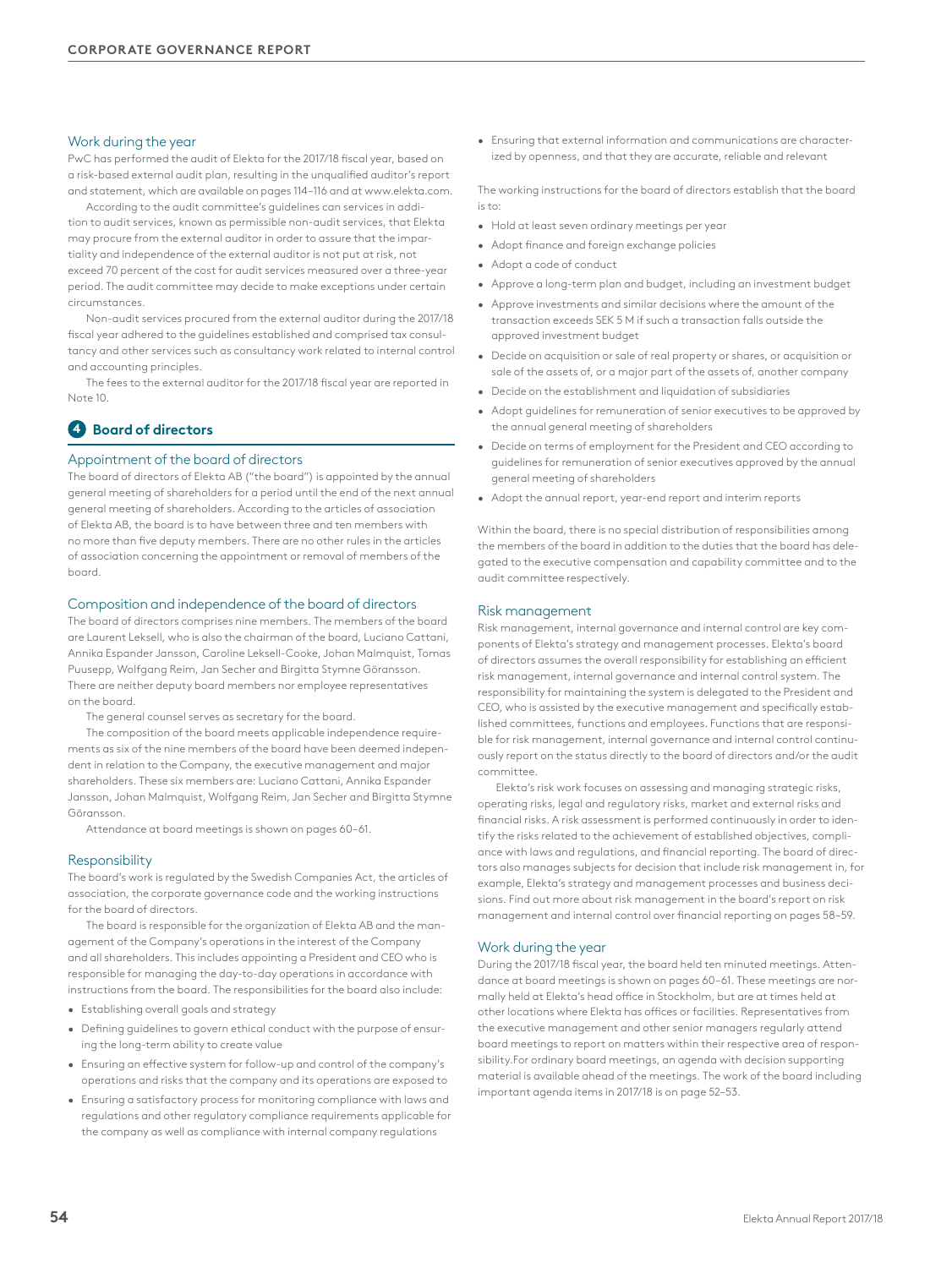## 4.1 Executive compensation and capability committee

Appointment of the executive compensation and capability committee The board shall appoint an executive compensation and capability committee ("the executive compensation and capability committee" or "ECCC"), which shall consist of at least two members of the board. The chairman of the board of directors may be chairman of the committee. Other members appointed by the general meeting of shareholders shall be independent of the Company and its executive management.

#### Composition

The executive compensation and capability committee consists of three members appointed by the board at the first board meeting following the election of the board by the annual general meeting of shareholders for a term of one year. The members of the committee are Laurent Leksell, who is also the chairman of the committee, Luciano Cattani and Johan Malmquist. Attendance at committee meetings and independence are shown on pages 60–61. The President and CEO also attends the committee's meetings and the Executive Vice President Human Resources serves as secretary for the committee.

#### Responsibility

The objective of the executive compensation and capability committee is to ensure a fair and equitable remuneration scope and structure for managers at Elekta. Such remuneration should be designed to contribute to generating maximum value for shareholders and customers, while maintaining the Group's market competitiveness. It should further be designed to ensure the Group's ability to attract, motivate and retain managers who are key to achieving the business objectives of the Group. This applies to remuneration structures for the executive management and for other remuneration structures targeting all Elekta managers. The objective of the committee is also to ensure succession planning and reviews of management succession plans for senior management levels and other Group-critical positions, and to ensure gender and diversity analysis and actions. Furthermore, the objective of the committee is to ensure senior management competencies and capabilities including organization development programs. The committee works in accordance with directives for the executive compensation and capability committee adopted by the board. The committee keeps the board regularly informed and refers matters to the board for decision as necessary.

#### Work during the year

During the 2017/18 fiscal year, the executive compensation and capability committee held six minuted meetings. Attendance at committee meetings is shown on pages 60–61. The most important agenda items at the meetings were:

- Remuneration review including variable remuneration of the executive management
- Preparation and decision on new overall short-term incentive program for 2018/19
- Evaluation and update of Elekta's performance share plan for the executive management
- Preparation and proposal for a new long-term incentive program for 2018/19 for key individuals not included in the executive management
- Follow-up of compliance with the guidelines for remuneration of senior executives approved by the annual general meeting of shareholders
- Evaluation of update of Elekta's benchmarking system, global performance management
- Succession planning and reviews of management succession plans for senior management levels and other Group-critical positions
- Preparation of the board's recommendations regarding guidelines for remuneration of senior executives for the next annual general meeting of shareholders

## 4.2 Audit committee

#### Appointment of the audit committee

The board shall appoint an audit committee, which shall consist of at least two members of the board with at least one having accounting or audit competency. The majority of the committee members are to be independent of the Company and its executive management. The committee's members cannot be employed by the Company. At least one member of the committee who is independent of the Company and its executive management shall also be independent of the Company's major shareholders.

#### Composition

The audit committee consists of three members, who were appointed by the 2017 annual general meeting of shareholders for the period until the next annual general meeting. The members of the committee are Birgitta Stymne Göransson, who is also the chairman of the committee, Jan Secher and Annika Espander Jansson. Participation at committee meetings as well as independence of the members are shown on pages 60–61.

The President and CEO, the CFO and the Chief Audit Executive also attend the committee's meetings as well as the external auditor as applicable. The associate general counsel serves as secretary for the committee.

#### Responsibility

The objective of the audit committee is to monitor the Group's financial reporting and the effectiveness of the Group's internal control, internal audit and risk management. The objective is also to keep itself informed about the external audit of the annual report and consolidated report of Elekta AB as well as to review and monitor the impartiality and independence of the external auditor, and pay particular attention if the external auditor provides the Group with services other than audit services. Furthermore, the objective is to assist the nomination committee in preparing the proposal to the annual general meeting of shareholders regarding election of external auditor. The committee works in accordance with working instructions for the audit committee adopted by the board. The committee keeps the board regularly informed and prepares matters to the board for decision.

#### Work during the year

During the fiscal year 2017/18, the audit committee held four minuted meetings. Attendance at committee meetings is shown on pages 60–61. The most important agenda items at the meetings were:

- Review of interim reports, year-end report and annual report 2017/18
- Review of accounting principles
- Balance sheet review and cash flow analyses
- Monitoring of the global internal control project
- Review of the finance organization
- Review of charter for the internal audit function
- Approval of internal audit plan
- Review of internal audit reports
- Review of compliance reports
- Review of external audit plan
- Review of external audit reports
- Evaluation of the external audit
- Evaluation and update of guidelines for permissible non-audit services

## **5 President and CEO**

### Appointment of the President and CEO

The board appoints Elekta AB's President and CEO.

Richard Hausmann is President and CEO of Elekta AB. More information about Richard Hausmann is provided in the presentation of the executive management on page 62. Remuneration of the President and CEO is described in Note 7.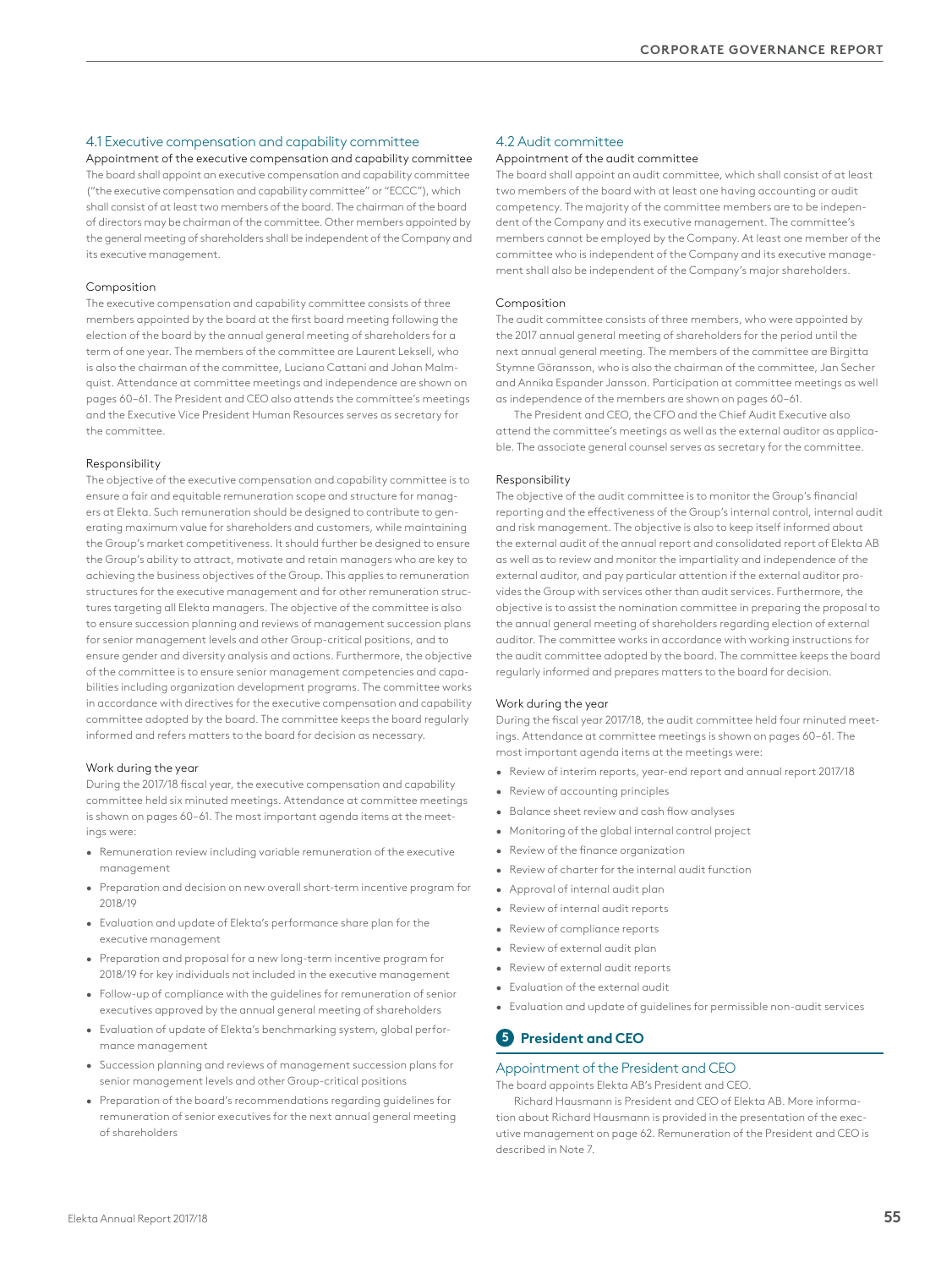#### Responsibility

The President and CEO is responsible for the day-to-day management of the Company in accordance with applicable laws and regulations as well as internal steering documents including the working instructions for the Chief Executive Officer adopted by the board and other instructions from the board. The President and CEO also represents the Group in various contexts, leads the work of the executive management and makes decisions in consultation with the members of the executive management.

## **6 Executive management**

#### Appointment of the executive management

The President and CEO appoints the members of the executive management following approval by the board of directors.

#### Composition

As of April 30, 2018, Elekta's executive management comprised the President and CEO, the Chief Financial Officer ("CFO"), the Chief Operating Officer ("COO"), Chief Marketing and Sales Officer ("CMSO"), Chief Strategy Officer ("CSO"), Chief Technology Officer ("CTO"), the Execute Vice President Global Services, the Executive Vice President Region North and South America, the General Counsel and Executive Vice President, the Executive Vice President Human Resources and the Executive Vice President Corporate Communications and Investor Relations. During the 2017/18 fiscal year, the roles Chief Commercial Officer and Chief Marketing Officer have been replaced with the new role Chief Marketing and Sales Officer as per August 23, 2017. A presentation of the current executive management is provided on page 62. Remuneration of the executive management is described in Note 7.

| Management |                 |               |         |  |  |  |  |  |  |
|------------|-----------------|---------------|---------|--|--|--|--|--|--|
| Product    | <b>Customer</b> | <b>Supply</b> | Support |  |  |  |  |  |  |
| lifecycle  | relationship    | chain         |         |  |  |  |  |  |  |
| management | management      | management    |         |  |  |  |  |  |  |

#### Responsibility

The President and CEO is responsible for and leads the work and meetings of the executive management. The executive management makes joint decisions following consultation with various parts of the Group.

#### Work during the year

The executive management meetings are normally held each week by telephone and with regular intervals in conjunction with visits to the Group's various offices and facilities.

The most important agenda items at the meetings were strategic and operational issues such as product development, acquisitions/divestments, investments, market development, organization, long-term plans and budget, and monthly and quarterly business and financial reviews.

## **7 Compliance**

#### Appointment

The Compliance and Integrity function is headed by the Elekta Group's Chief Compliance and Integrity Officer.

#### Responsibility

The compliance function's responsibilities are to review and evaluate compliance issues within the organization and ensure that management and employees of the Group are in compliance with the rules and ethical regulations in the most significant risk areas such as anti-corruption and interactions with healthcare professionals, export control and competition law. The compliance function also monitors the implementation of the program to ensure compliant personal data processing within the Group. In addition, Compliance is responsible for the overall strategy and coordination of the areas of sustainability which are material for Elekta. Elekta's Chief Compliance Officer reports functionally to the CEO but functions as an independent and objective body ensuring compliance concerns are being appropriately resolved and reported to the board of directors.

#### Work during the year

Focus areas during the year included the following:

- Further strengthening the compliance program to prevent corruption and clarifying regulations for Elekta's interaction with healthcare professionals
- Continuously updating the Compliance and Integrity function
- Identifying risks and proposing action plan for the processing of personal data
- Training employees in Elekta's code of conduct and steering documents according to the long-term plan and the goals established by the board
- Ensuring program efficiency and risk-based due diligence of parties, including business partners and distributors and agents, are implemented within the Group in accordance with the goals established by the board
- Advising on matters that falls within the scope of responsibility of the Compliance and Integrity function
- Internal investigations including the preparation of proposed measures in consultation with management and the board of directors
- Appointment of a Sales Compliance Committee as a decision making body for questions relating to business ethics and anti-corruption
- Continuing Elekta's sustainability work with four distinct focus areas as well as in close cooperation with the responsible directors identifying risks and setting targets

#### Reporting to the board

It is necessary to have regular information about how the Company manages and prevents compliance risks. It is important that the board is well informed of both the preventive measures and any weaknesses in order to ask the right questions and remain a critical auditor of the operations.

Elekta's Chief Compliance and Integrity Officer presents the progress of the risk-based compliance program at each quarterly meeting of the board of directors, and reports on any incidents and the status of ongoing investigations. A written compliance report is submitted at every information meeting. The audit committee constantly monitors, on behalf of the board, any matters that may require greater focus and Elekta's Chief Compliance and Integrity Officer is present at each ordinary meeting with the audit committee.

In addition to continuous reporting, the board has during the year evaluated and approved the long-term plan for preventive anti-corruption efforts with clear goals for the coming fiscal year. The long-term plan is drawn up based on risk analyses and the best international practise.

## **8 Quality assurance and regulatory affairs**

#### Appointment

The quality assurance (QA) and regulatory affairs (RA) functions are headed by Vice President Quality Assurance and Vice President Regulatory Affairs respectively, after a division of the quality and regulatory affairs (Q&RA) function during the 2016/17 fiscal year.

#### Responsibility

The functions' responsibilities include supporting management in its efforts to comply with regulatory requirements for products, quality systems and market entry. The functions provide transparency and interact with management and external regulatory bodies. The functions are responsible for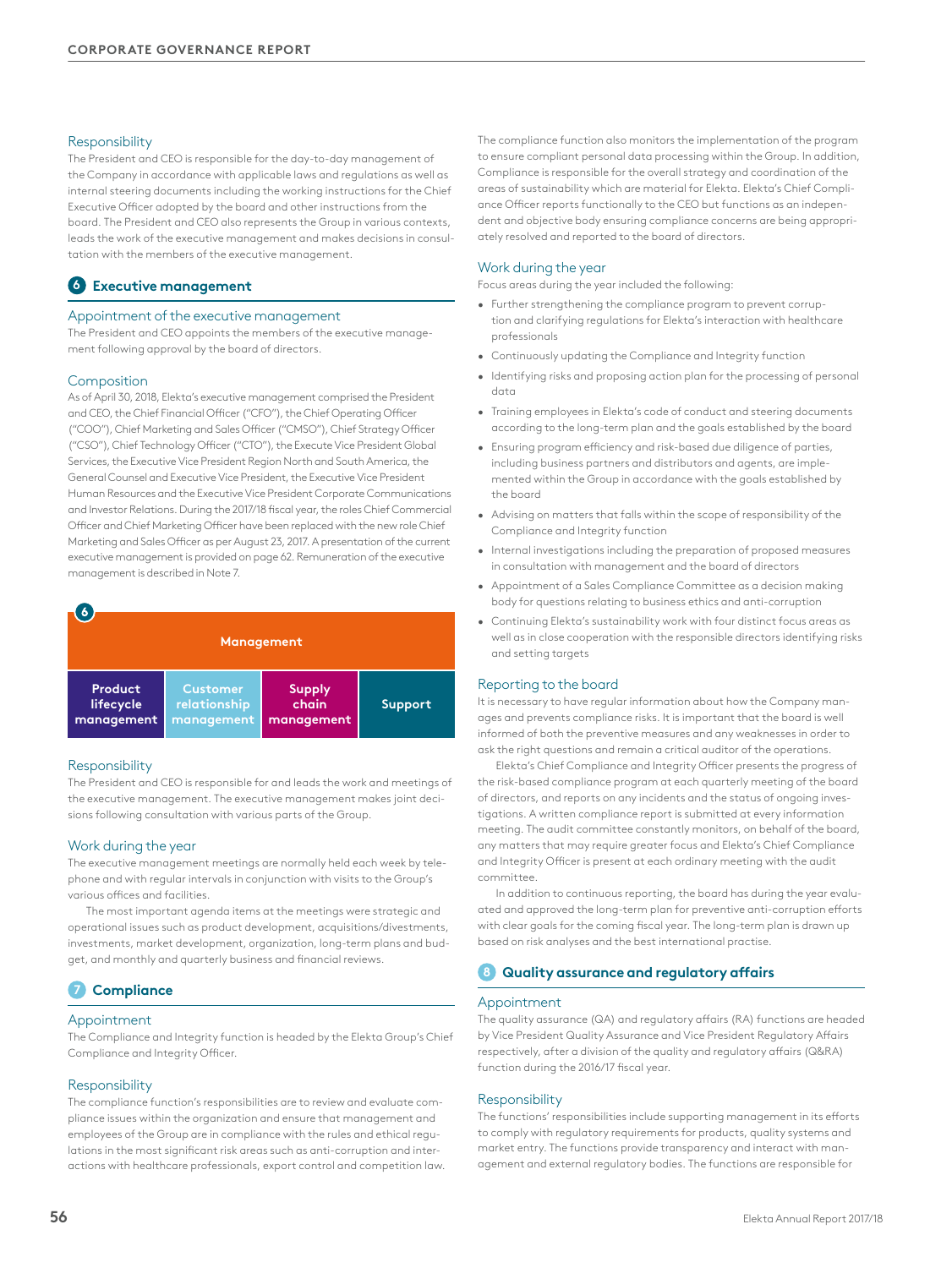the quality system infrastructure and compliance, radiation safety and security, product clearances and approvals and post market vigilance and recall reporting. The functions are also responsible for and conduct internal audits of the quality system and regulatory compliance. Vice President Quality Assurance reports to Chief Operating Officer and Vice President Regulatory Affairs reports to the Executive Vice President and General Counsel.

## Work during the year

- Ensuring product approval for regulatory market entry
- Implementation of internal audits
- Managing inspections from different authorities and organizations, resulting in continuing certification
- Interacting with authorities in different regulatory forums and representation in different industry associations in discussions with authorities worldwide

## **9 Internal audit**

#### Appointment

The internal audit function is appointed by and reports to the audit committee and the board of directors.

#### Responsibility

The internal audit function is under the supervision of the Chief Audit Executive. The internal audit function is an independent and objective assurance and consulting activity. Elekta's Chief Audit Executive reports functionally to the audit committee, and administratively to the Chief Financial Officer (CFO). The scope of the internal audit function encompasses the examination and evaluation of the adequacy and effectiveness of Elekta's governance, risk management and internal control processes as well as the quality of performance in carrying out assigned responsibilities to achieve the Group's objectives as part of the assurance activity. It also encompasses consulting activities and advisory support in relation to Elekta's governance, risk management, and internal control processes.

The internal audit function works in accordance with the guidelines for the internal audit function adopted by the board.

### Work during the year

- Preparation and review of risk map as a basis for the internal audit plan
- Establishment of an internal audit plan
- Internal audit of risk and control matrices for processes encompassed by the global internal control project
- Internal audit of the Group's and subsidiaries' various processes based on a risk-based internal audit plan
- Special investigations
- Member of program management office for the global internal control project
- External audit co-ordination
- Audit committee meeting planning and administration
- Internal audit reports to the executive management, the audit committee and the board of directors

### **Elekta´s process for risk management and internal control**

The board and its committees assume the overall responsibility for establishing effective governance of Elekta including risk management and internal control. The responsibility for designing, implementing and conducting effective governance including risk management and internal control is delegated to the President and CEO, who is assisted by the executive management, other operational managers and personnel, the so-called "first line of defense".



In addition, specifically established functions such as compliance, quality assurance, regulatory affairs, internal control, etc. provide guidance and assessments on governance, risk management and internal control related to their areas of expertise, the so-called "second line of defense,". The internal audit function, the so-called "third line of defense", provides independent and objective assurance and advisory support to management on governance, risk management and internal control.

Elekta has defined risk management and internal control as a process, affected by the board and its committees, the President and CEO, the executive management and other managers and personnel, and designed to provide reasonable assurance regarding the achievement of objectives relating to:

#### Operations

- Effectiveness and efficiency of operations
- Safeguarding of assets against loss

#### Reporting

• Reliability, timeliness and transparency of internal and external financial and non-financial reporting

#### **Compliance**

• Adherence to applicable laws and regulations, and internal steering documents

Risk management and internal control over financial reporting is a sub-set of the risk management and internal control process. The risk management and internal control process is applicable to all Elekta operations, including business areas, regions, functions, management, people, processes and technology.

All business activities involve risks from external and internal sources. Risk is defined as the possibility that an event will occur and adversely affect the achievement of objectives. Risks that are effectively managed may lead to opportunities and value creation, while risks that are not could result in damage and losses.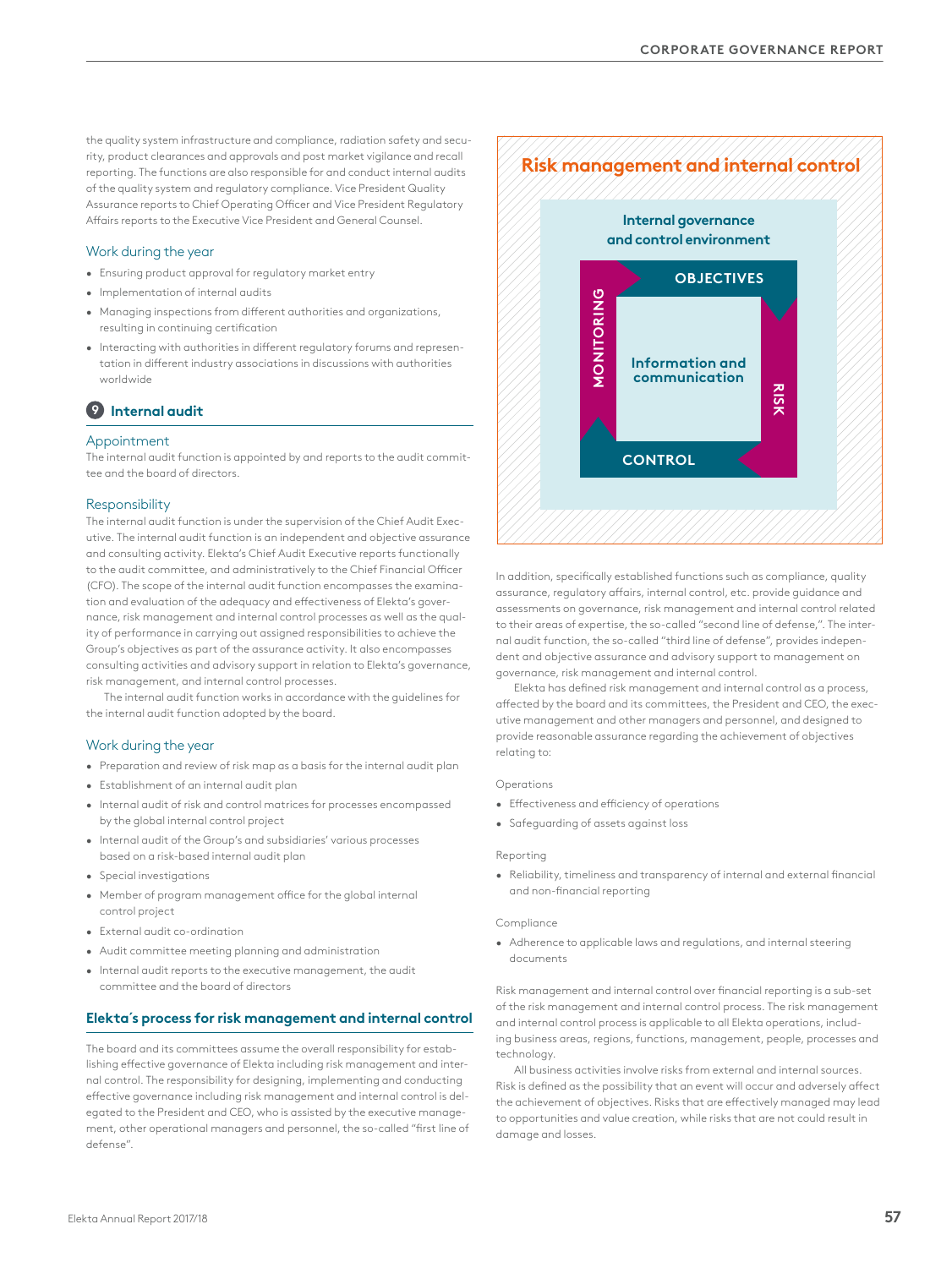#### Internal governance and control environment

Elekta's internal governance and control environment comprise its values, code of conduct, risk strategy, organization, roles and responsibilities, delegation of authority, and policies and procedures. Policies and procedures clarify certain important aspects of the control environment such as board independence from management, a commitment to attract, develop and retain competent individuals as well as performance measures, incentives and rewards to drive accountability for performance.

Elekta has adopted a number of steering documents at group-wide level:

- Working Instructions for the board of directors, working instructions for the Chief Executive Officer, instructions regarding financial reporting for the board of directors, working instructions for the audit committee, a directive for the executive compensation and capability committee and a charter for the internal audit function
- Values
- Code of conduct, anti-corruption policy, whistle-blowing procedure and competition policy
- Elekta financial guide

To govern the operations, Elekta has established a business management system with internal steering documents. The most important elements of this system are:

- The organizational structure with defined roles and responsibilities and delegation of authority
- Other policies and procedures such as the communication policy, quality policy, environmental policy, IT policies and HR policies
- Processes and work instructions, for example, the strategy and management processes, the main business processes (product lifecycle management, customer relationship management and supply chain management), as well as supporting processes

In addition to group-wide steering documents and the business management system, operations are also governed by external laws, regulations, rules and guidelines, such as the Swedish companies act, NASDAQ Stockholm rule book for issuers, Swedish corporate governance code, and requirements and standards from supervisory authorities in the field of medical technology.

## **The board of directors' report on risk management and internal control over financial reporting**

The board of directors' report on risk management and internal control over financial reporting has been prepared in accordance with the annual accounts act and the Swedish corporate governance code, and constitutes an integral part of the corporate governance report. The external financial reporting has been prepared in accordance with laws and regulations and applicable accounting standards, namely the International Financial Reporting Standards (IFRS), and other requirements on listed companies, such as the NASDAQ Stockholm Rule Book for Issuers. Elekta's work on risk management and internal control over financial reporting is based on the 2013 updated internal control – integrated framework (the "framework"), and the enterprise risk management integrated framework (the "ERM framework"), both established by the Committee of Sponsoring Organizations of the Treadway Commission (COSO). The COSO framework is based on 17 fundamental principles linked to the five components: control environment, risk assessment, control activities, monitoring, and information and communication.

#### Objective

The Elekta Group is governed and controlled based on the distribution of rights and responsibilities, including decision-making, among different corporate bodies according to laws and regulations as well as internal steering documents. A structure is provided through which Elekta's objectives and the means of attaining these objectives and monitoring performance are set. The objectives reflect choices made on how the Group seeks to create, preserve and realize value for its stakeholders. Governance is twofold; it concerns both effectiveness and accountability. Effectiveness is measured by performance, and accountability includes all issues surrounding disclosure and transparency.

Objective setting is a prerequisite necessary to internal control and a key part of the Elekta strategy and management processes. Therefore, Elekta's corporate governance encompasses both the strategy and management processes, outlining the establishment of both long-term objectives and strategies with at least a three-year perspective and short-term objectives and plans with a one-year perspective, and the risk management and internal control process.

#### Control environment

Important elements of the control environment applicable for Elekta's financial reporting are the financial guide, including the accounting policy, reporting instructions, authorization policy and finance policy. In addition, there are other important elements of the control environment for financial reporting such as the communication policy and processes and work instructions to be found in group wide steering documents and in the Elekta business management system.

Risk assessment is carried out continuously throughout the year in order to identify risks that can affect the possibility to reach targets set in relation to the strategy, the business, reporting and compliance.

#### Risk assessment

Risk assessment includes identifying any risk that the qualitative characteristics of useful financial information according to IFRS may not be fulfilled or the financial reporting assertions may not be supported. Risk assessment criteria include occurrence, completeness, accuracy, cut-off, classification, existence, rights and obligations, and valuation for profit and loss and balance sheet items in the financial reporting as applicable, but also information processing relating to input, processing and recording of data. A risk assessment regarding internal control over financial reporting is performed once a year and covers profit and loss and balance sheet items in the financial reporting and related areas and processes. The work is documented in a risk map and included in risk and control matrices (RACM:s) per area and process.

#### Control activities

Control activities mitigate the risks identified to achieve set objectives through adherence to risk tolerance levels in terms of globally defined minimum internal control requirements over financial reporting. The control activities are documented in risk and control matrices (RACM:s) per area, process and risk.

Control activities are aimed at preventing errors and irregularities from occurring and/or detecting errors and irregularities that may have occurred. Control activities can be manual or automated, such as authorizations and approvals, verifications, reconciliations, and business performance reviews, or a combination of the two.

Control activities comprise the following areas and processes:

- Entity level controls over the control environment
- General IT controls over IT system components, processes and data for a given IT environment including logical access, program change management, back-up and recovery
- Process controls over processes such as order recognition, order to cash, revenue recognition, purchase to pay, inventory, payroll and financial statement close.

The globally defined minimum internal control requirements over financial reporting comprise entity level controls that are regulated through Elekta's steering documents at Group-wide level, the business management system and internal control frameworks of standard controls that include general IT controls and uniform process controls for all Elekta companies and locally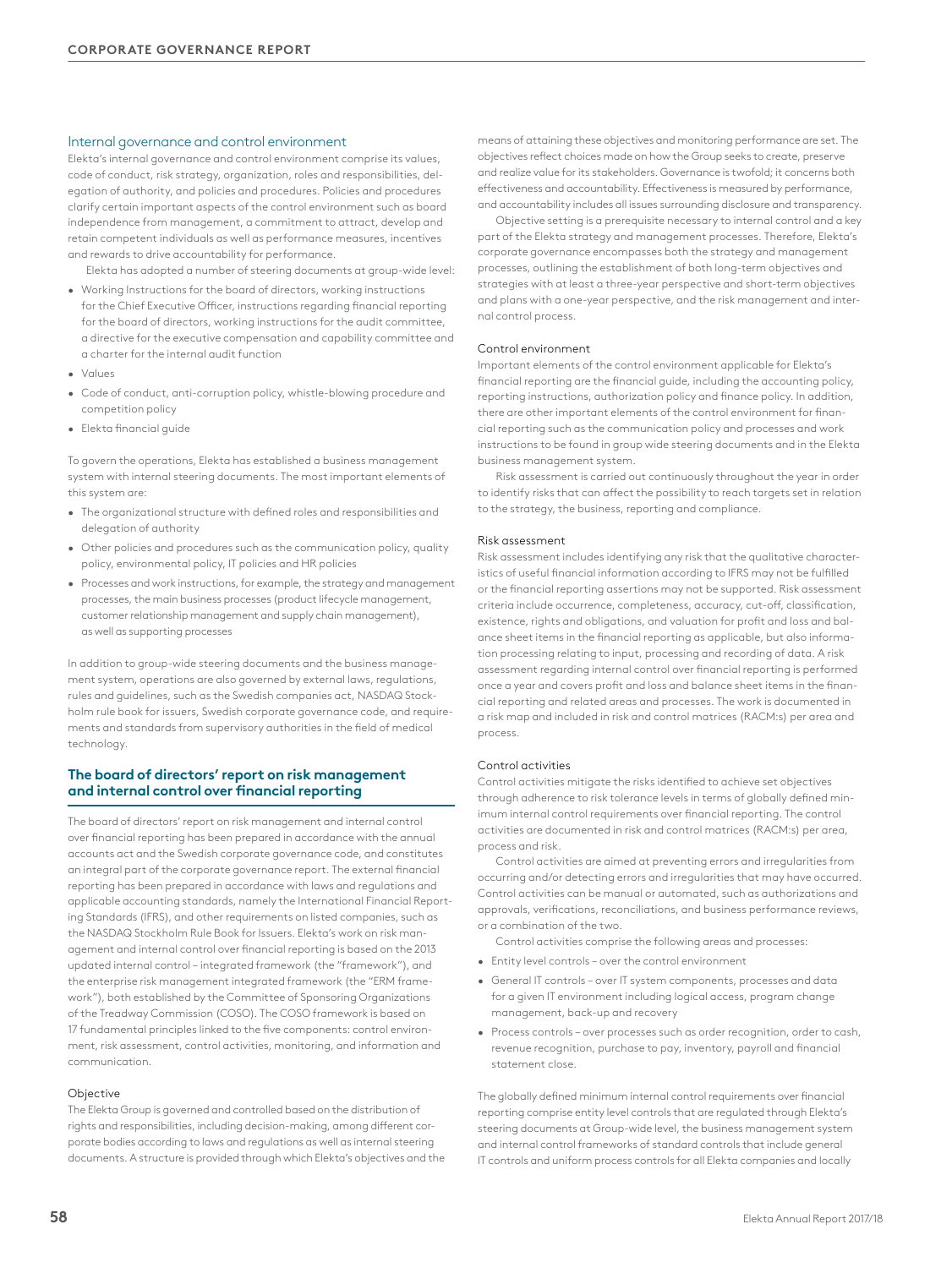defined controls where necessary. The controls included in the internal control framework are documented in RACM:s as standard models for all entities and then specifically for each individual entity. All controls in the internal control framework are based on risk assessments of financial flows that impact the financial reporting in general and more specifically for the individual entities.

#### Monitoring

Monitoring of internal control over financial reporting is carried out through ongoing evaluations, separate evaluations, or some combination of the two, to ascertain whether the five components of risk management and internal control are present and functioning. Control environment, risk assessment, control activities, monitoring and information and communication.

Ongoing evaluations are routine operations, built into processes. Monitoring takes place on a real-time basis by operational managers and personnel and periodically by management at different levels of the Group, and the audit committee and the board, and includes for example monitoring of the following:

- Business and financial performance
- Order bookings and revenue recognition
- Compliance reports from the compliance function
- Internal audit reports from the QA and RA functions related to, for example, the quality system and regulatory compliance
- Internal audit planning
- Internal audit reports from the internal audit function
- External audit reports from the external auditor

Special evaluations may be performed through:

- Periodic reviews of whether risk management and internal control are operating as intended by financial managers and general management at local, regional, business area and Group level as applicable
- Control self-assessment (CSA), a tool for local management to report on the current status of effective design and operating effectiveness of the globally defined minimum internal control requirements over financial reporting documented in RACM:s
- Internal audit according to the internal audit plan

Instructions and budget approvals of internal control for financial reporting are conducted by the audit committee on behalf of the board of directors and require supporting documentation in the form of presentation of status, progress and solutions as well as supporting appendices such as Internal audit reports and internal control reports. Status, progress and solutions for internal control over financial reporting are discussed at the audit committee meeting and instructions are documented and where approvals are required, approvals are performed and documented accordingly. The audit committee subsequently briefs the board of directors at the next board meeting and provides supporting documentation for discussion and approval.

#### Information and communication

Information and communication regarding risk management and internal control over financial reporting relates to both internal and external information and communication.

Internal information about important internal steering documents for risk management and internal control over financial reporting, including RACM:s, as well as the communication policy and processes, work instructions and other relevant information in the Elekta business management system, are channeled down the organization and communicated to relevant personnel on the Group's intranet. Internal information regarding the status of the effective design and operating effectiveness of risk management and internal control over financial reporting are channeled up the organization based on the result of the monitoring in order for management at different levels to be able to take corrective actions as necessary. The President and CEO and the Chief Audit Executive in turn inform the audit committee and the board, respectively, of the results of the monitoring in order for them to be able to fulfill their oversight responsibility. This communication normally takes place at the ordinary audit committee meetings and board meetings, respectively.

Elekta provides the financial markets and other stakeholders with continuous external information and communication regarding the Group's and the Company's financial performance and position in accordance with the communication policy. External information and communication regarding financial reporting is provided in the form of:

- Interim reports, year-end reports and annual reports
- Press releases on news and events that may significantly affect the Group's valuation and future prospects
- Presentations and telephone conferences for financial analysts, investors and media representatives on the day of publication of interim reports and year-end reports and in conjunction with the release of important news and events
- Capital market days arranged by the Group at one of its major entities or in conjunction with major scientific conferences
- Information on the Elekta website: www.elekta.com, including reports, press releases and presentations

Elekta observes a silent period prior to each interim and year-end report.

#### Activities in the fiscal year 2017/18

During the fiscal year 2017/18, the implementation of the global internal control project, comprising the internal control framework for financial reporting, proceeded and was completed according to plan. The implementation has been validated by the internal control function. Independent reviews of implementation and operational compliance were performed at a selection of implemented entities. The project is administered by a program management office with representatives from the internal audit function and the internal control function. Development and implementation of additional controls to be included in the global internal control project have been prepared during the fiscal year. Continuous information relating to the results of the independent reviews were addressed at the meetings of the audit committee and subsequently has been followed up by the board. The review of the company's internal steering documents as a basis for the company's control environment proceeded as planned during the fiscal year.

#### Activities in the fiscal year 2018/19

During the 2018/19 fiscal year, the plan is to expand the global internal control framework through implementation at a few smaller entities currently not in scope for the internal control framework. Independent reviews at a selection of entities for operational compliance will be carried out during the fiscal year. Final implementation of the prepared controls to be included in the global internal control framework will be completed during the fiscal year. Administration and support of the control framework as well as the identification and management of improvement measures will be carried out throughout the year. The review of the company's internal steering documents as a basis for the company's control environment will continue as planned during the fiscal year.

The internal audit plan will, based on a risk perspective, have its main focus on financial reporting, operating processes, and on specific risk areas.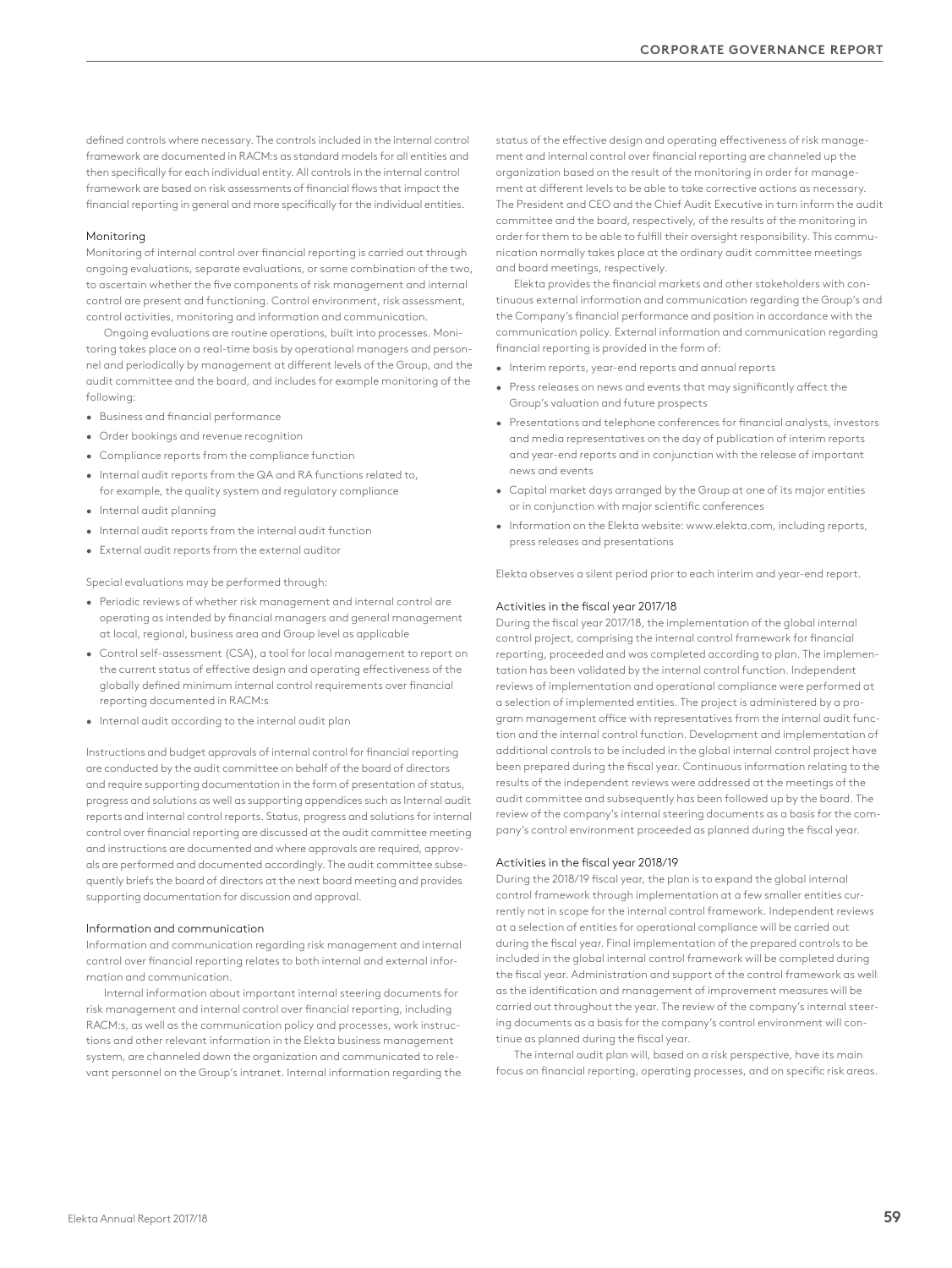Board of directors

|                                                                | <b>Laurent Leksell</b>                                                                                                                                                                                                                                                                                                      | Luciano Cattani                                                                                                                                                                                                                                                                                                            | <b>Annika Espander</b><br>Jansson                                                                                                                                                                                                                                                          | <b>Caroline Leksell Cooke</b>                                                                                                                                                                                        |  |
|----------------------------------------------------------------|-----------------------------------------------------------------------------------------------------------------------------------------------------------------------------------------------------------------------------------------------------------------------------------------------------------------------------|----------------------------------------------------------------------------------------------------------------------------------------------------------------------------------------------------------------------------------------------------------------------------------------------------------------------------|--------------------------------------------------------------------------------------------------------------------------------------------------------------------------------------------------------------------------------------------------------------------------------------------|----------------------------------------------------------------------------------------------------------------------------------------------------------------------------------------------------------------------|--|
| First elected:                                                 | 1972                                                                                                                                                                                                                                                                                                                        | 2008                                                                                                                                                                                                                                                                                                                       | 2015                                                                                                                                                                                                                                                                                       | 2017                                                                                                                                                                                                                 |  |
|                                                                | Board chairman<br>Chairman of the<br>executive compensation<br>and capability committee                                                                                                                                                                                                                                     | Member of the board<br>Member of the executive<br>compensation and<br>capability committee                                                                                                                                                                                                                                 | Member of the board<br>Member of the audit<br>committee                                                                                                                                                                                                                                    | Member of the board                                                                                                                                                                                                  |  |
| Attendance:                                                    | $10/10$ 6/6                                                                                                                                                                                                                                                                                                                 | $10/10$ 6/6                                                                                                                                                                                                                                                                                                                | $10/10$ 3/4 <sup>1</sup>                                                                                                                                                                                                                                                                   | $6/10^{2}$                                                                                                                                                                                                           |  |
| <b>Total fees:</b>                                             | $1,130,000$ 110,000                                                                                                                                                                                                                                                                                                         | 485,000 75,000                                                                                                                                                                                                                                                                                                             | ■485,000 ■135,000                                                                                                                                                                                                                                                                          | ■485,000                                                                                                                                                                                                             |  |
| Year of birth:                                                 | 1952                                                                                                                                                                                                                                                                                                                        | 1945                                                                                                                                                                                                                                                                                                                       | 1964                                                                                                                                                                                                                                                                                       | 1981                                                                                                                                                                                                                 |  |
| Education:                                                     | MBA and PhD from Stock-<br>holm School of Economics,<br>Sweden                                                                                                                                                                                                                                                              | Master of Science in Eco-<br>nomics from the University<br>of Rome, Italy                                                                                                                                                                                                                                                  | Bachelor of Science in<br>Chemistry from Uppsala<br>University/University of<br>Michigan, and MBA in Inter-<br>national Business Manage-<br>ment from Uppsala Univer-<br>sity, Sweden                                                                                                      | <b>BSc Degree Stockholm</b><br>University, studied market-<br>ing at Wharton School at<br>the University of Pennsyl-<br>vania and at Columbia<br><b>Business School</b>                                              |  |
| Independence:                                                  | Independent of the Company<br>and the executive manage-<br>ment, not independent of<br>major shareholders                                                                                                                                                                                                                   | Independent of the Com-<br>pany and the executive<br>management and indepen-<br>dent of major shareholders                                                                                                                                                                                                                 | Independent of the Com-<br>pany and the executive<br>management and indepen-<br>dent of major shareholders                                                                                                                                                                                 | Independent of the<br>Company and the executive<br>management, not<br>independent of major<br>shareholders                                                                                                           |  |
| Other board assignments:                                       | Board chairman: Leksell<br>Social Ventures and Stock-<br>holm School of Economics<br>Board member: Interna-<br>tional Chamber of Com-<br>merce (ICC)                                                                                                                                                                        |                                                                                                                                                                                                                                                                                                                            | Board member: Lifco AB,<br>Esperio AB and Asperia AB                                                                                                                                                                                                                                       | Board chairman: Bonit<br>Invest S.A./N.V<br>Board member: Leksell<br>Social Ventures' investment<br>committee                                                                                                        |  |
| Holdings in Elekta AB:<br>(own and closely related<br>parties) | 14,980,769 A-shares<br>8,056,624 B-shares                                                                                                                                                                                                                                                                                   | 30,000 B-shares                                                                                                                                                                                                                                                                                                            | 8,000 B-shares                                                                                                                                                                                                                                                                             | 182,308 B-shares                                                                                                                                                                                                     |  |
| Principal work experience<br>and other information:            | Founder of Elekta and Exec-<br>utive Director from 2005<br>to 2013. Former President<br>and CEO of Elekta during<br>the years from 1972 to<br>2005. Among others, Assis-<br>tant Professor and Fac-<br>ulty member of Stockholm<br>School of Economics, IFL and<br>Insead Fontainebleau, and<br>Visiting Scholar at Harvard | President for EMEA at<br>Stryker Corporation from<br>2001 to 2004, Group Presi-<br>dent International at Stryker<br>Corporation from 2005 to<br>2008, and Executive Vice<br>President International<br>Public Affairs at Stryker Cor-<br>poration from 2008 to 2010.<br>CEO of Eucomed (European<br>MedTech Industry Trade | 25 years' experience as an<br>advisor and investor, as well<br>as from executive positions<br>within the financial markets,<br>among others from Han-<br>delsbanken, Enskilda Secu-<br>rities, and Catella. Opera-<br>tional experience from the<br>pharmaceutical industry<br>(Pharmacia) | Extensive experience in<br>the areas of digital strat-<br>egy, communication and<br>technology and is currently<br>responsible for major inter-<br>national business in the<br>role as industry manager at<br>Google |  |

1) Elected as new member of the 2) Elected as new board member audit committee in connection with the AGM 2017 and has thereafter participated in 3 out of 3 committee meetings

in connection with the AGM 2017 and has thereafter participated in 6 out of 7 board meetings

Business School

Association) in 2012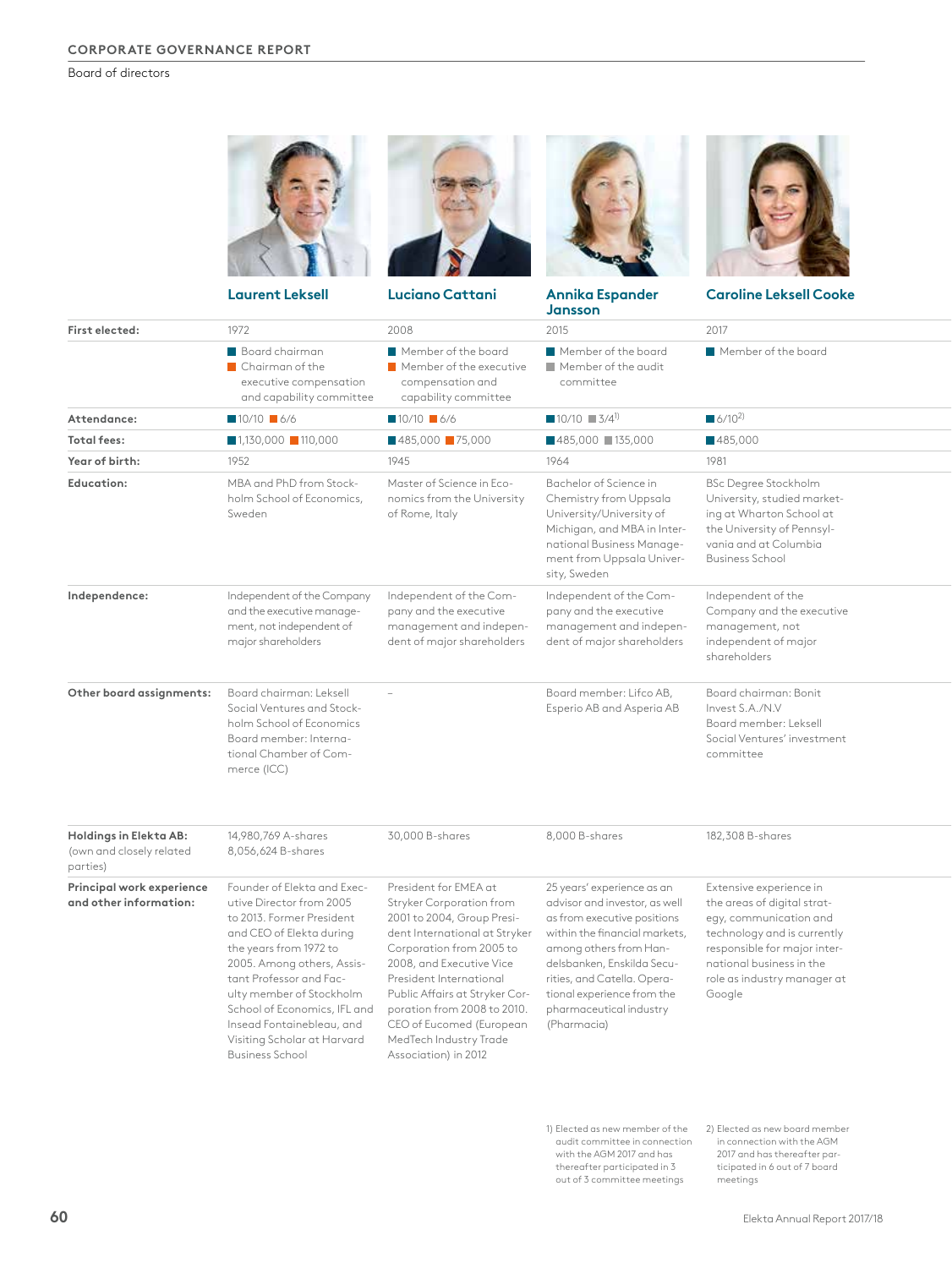Board of directors

| <b>Johan Malmquist</b>                                                                                                                                                                                                                    | <b>Tomas Puusepp</b>                                                                                                                                                                                                                                                                                                                                                                                                                                                                                                             | <b>Wolfgang Reim</b>                                                                                                                                                                                                                                                                                                                                                             | <b>Jan Secher</b>                                                                                                                                                                                                                                                                                                                                                                                                                                            | <b>Birgitta Stymne</b><br>Göransson                                                                                                                                                                                           |
|-------------------------------------------------------------------------------------------------------------------------------------------------------------------------------------------------------------------------------------------|----------------------------------------------------------------------------------------------------------------------------------------------------------------------------------------------------------------------------------------------------------------------------------------------------------------------------------------------------------------------------------------------------------------------------------------------------------------------------------------------------------------------------------|----------------------------------------------------------------------------------------------------------------------------------------------------------------------------------------------------------------------------------------------------------------------------------------------------------------------------------------------------------------------------------|--------------------------------------------------------------------------------------------------------------------------------------------------------------------------------------------------------------------------------------------------------------------------------------------------------------------------------------------------------------------------------------------------------------------------------------------------------------|-------------------------------------------------------------------------------------------------------------------------------------------------------------------------------------------------------------------------------|
| 2015                                                                                                                                                                                                                                      | 2013                                                                                                                                                                                                                                                                                                                                                                                                                                                                                                                             | 2011                                                                                                                                                                                                                                                                                                                                                                             | 2010                                                                                                                                                                                                                                                                                                                                                                                                                                                         | 2005                                                                                                                                                                                                                          |
| Member of the board<br>Member of the executive<br>compensation and<br>capability committee                                                                                                                                                | Member of the board                                                                                                                                                                                                                                                                                                                                                                                                                                                                                                              | Member of the board                                                                                                                                                                                                                                                                                                                                                              | Member of the board<br>Member of the audit<br>committee                                                                                                                                                                                                                                                                                                                                                                                                      | Member of the board<br>Chairman of the audit<br>committee                                                                                                                                                                     |
| $10/10$ 6/6                                                                                                                                                                                                                               | ■10/10                                                                                                                                                                                                                                                                                                                                                                                                                                                                                                                           | 10/10                                                                                                                                                                                                                                                                                                                                                                            | $10/10$ 4/4                                                                                                                                                                                                                                                                                                                                                                                                                                                  | $10/10$ $4/4$                                                                                                                                                                                                                 |
| 485,000 75,000                                                                                                                                                                                                                            | ■485,000                                                                                                                                                                                                                                                                                                                                                                                                                                                                                                                         | 485,000                                                                                                                                                                                                                                                                                                                                                                          | ■485,000 ■135,000                                                                                                                                                                                                                                                                                                                                                                                                                                            | ■485,000 ■225,000                                                                                                                                                                                                             |
| 1961                                                                                                                                                                                                                                      | 1955                                                                                                                                                                                                                                                                                                                                                                                                                                                                                                                             | 1956                                                                                                                                                                                                                                                                                                                                                                             | 1957                                                                                                                                                                                                                                                                                                                                                                                                                                                         | 1957                                                                                                                                                                                                                          |
| <b>BSc Degree Stockholm</b><br>School of Economics,<br>Sweden                                                                                                                                                                             | Electrical Engineer, studies<br>in Physics at the Royal Insti-<br>tute of Technology in Stock-<br>holm and at the University of<br>Stockholm and Management<br>(IEP) at IMD in Lausanne                                                                                                                                                                                                                                                                                                                                          | Master of Sciences and Doc-<br>tor of Physics from ETH<br>Zurich                                                                                                                                                                                                                                                                                                                 | Master of Science in<br>Industrial Engineering<br>and Management from<br>Linköping University,<br>Sweden                                                                                                                                                                                                                                                                                                                                                     | <b>MBA</b> from Harvard Business<br>School and Master of<br>Science in Chemical Engi-<br>neering and Biotechnology<br>from the Royal Institute of<br>Technology in Stockholm,<br>Sweden                                       |
| Independent of the<br>Company and the executive<br>management and indepen-<br>dent of major shareholders                                                                                                                                  | Not independent of the<br>Company and the executive<br>management, independent<br>of major shareholders                                                                                                                                                                                                                                                                                                                                                                                                                          | Independent of the Com-<br>pany and the executive<br>management and inde-<br>pendent of the major<br>shareholders                                                                                                                                                                                                                                                                | Independent of the<br>Company and the execu-<br>tive management and inde-<br>pendent of the major<br>shareholders                                                                                                                                                                                                                                                                                                                                            | Independent of the<br>Company and the executive<br>management and inde-<br>pendent of the major<br>shareholders                                                                                                               |
| Board chairman: Tingstad<br>AB and Arjo AB<br>Board member: Mölnlycke<br>Health Care AB, Dunker-<br>stiftelserna, Chalmers<br>University of Technology<br>Foundation, Stena Adactum<br>AB, Trelleborg AB, and<br>Getinge AB               | Board chairman: Global<br>Medical Investments GMI AB<br>Board member: The Swedish<br>American Chamber of Com-<br>merce in New York, Permobil<br>AB and Sectra AB                                                                                                                                                                                                                                                                                                                                                                 | Board chairman: Ondal<br>Medical Systems GmbH and<br>DORC B.V.<br>Board member: GN Store<br>Nord A/S, Klingel GmbH<br>and Medlumics S.L.                                                                                                                                                                                                                                         | Board chairman: Peak<br>Management AG<br>Board Member: The Euro-<br>pean Chemical Industry<br>Council and IKEM (Innova-<br>tion and Chemical Industries<br>in Sweden)                                                                                                                                                                                                                                                                                        | Board member: Pandora AS,<br>Capio AB, Rhenman &<br>Partners Asset Management<br>AB, Midsona AB, and<br>Sportamore AB<br>Board chairman:<br><b>BCB</b> Medical Oy                                                             |
| 20,000 B-shares                                                                                                                                                                                                                           | 600,000 B-shares                                                                                                                                                                                                                                                                                                                                                                                                                                                                                                                 | 17,500 B-shares                                                                                                                                                                                                                                                                                                                                                                  | 18,800 B-shares                                                                                                                                                                                                                                                                                                                                                                                                                                              | 6,100 B-shares                                                                                                                                                                                                                |
| Extensive experience from<br>the medical technology<br>industry, among others<br>as president and CEO for<br>Getinge AB between 1997<br>and 2015. Before that, vari-<br>ous positions within the<br>Getinge group and<br>Electrolux group | CEO at Investest AB.<br>Various positions at the<br>Research Institute for<br>Nuclear Physics, Scanditro-<br>nix and Ericsson before being<br>employed by Elekta in 1988.<br>Since then, he has held vari-<br>ous management positions<br>within the Company, includ-<br>ing head of Elekta's neurosur-<br>gery operations, President of<br>Elekta's subsidiary in North<br>America, global head of<br>Elekta's sales, marketing<br>and service operations, and<br>President and CEO of Elekta<br>during fiscal years 2005/06 to | CEO at DORC B.V. from<br>March 2017 until August<br>2017. Previously, indepen-<br>dent consultant focus-<br>ing on the medical technol-<br>ogy industry. Until the end<br>of 2007, CEO of Drager Med-<br>ical AG. At Siemens from<br>1986 until 2000, as President<br>of the Special X Ray Prod-<br>ucts Division and CEO of the<br>Ultrasound Division among<br>other positions | President and CEO of Perstorp<br>AB from September 2013.<br>Previously President and CEO<br>of Ferrostaal AG from 2010 to<br>2012, operating partner of the<br>US private equity fund Apollo<br>in London from 2009 to 2010,<br>CEO of Clariant AG in Basel<br>from 2006 to 2008 and CEO of McKinsey & Co<br>SICPA in Lausanne from 2003<br>to 2005. Before he held var-<br>ious leading positions in the<br>ABB Group during the years<br>from 1982 to 2002 | President and CEO of<br>Memira Group 2010 to 2013.<br>CEO of Semantix Group<br>2005 to 2009, and COO/<br>CFO of Telefos 2001 to 2005.<br>Before that, various man-<br>agement positions, includ-<br>ing Åhléns AB, Gambro and |

2013/14, and during 2015/16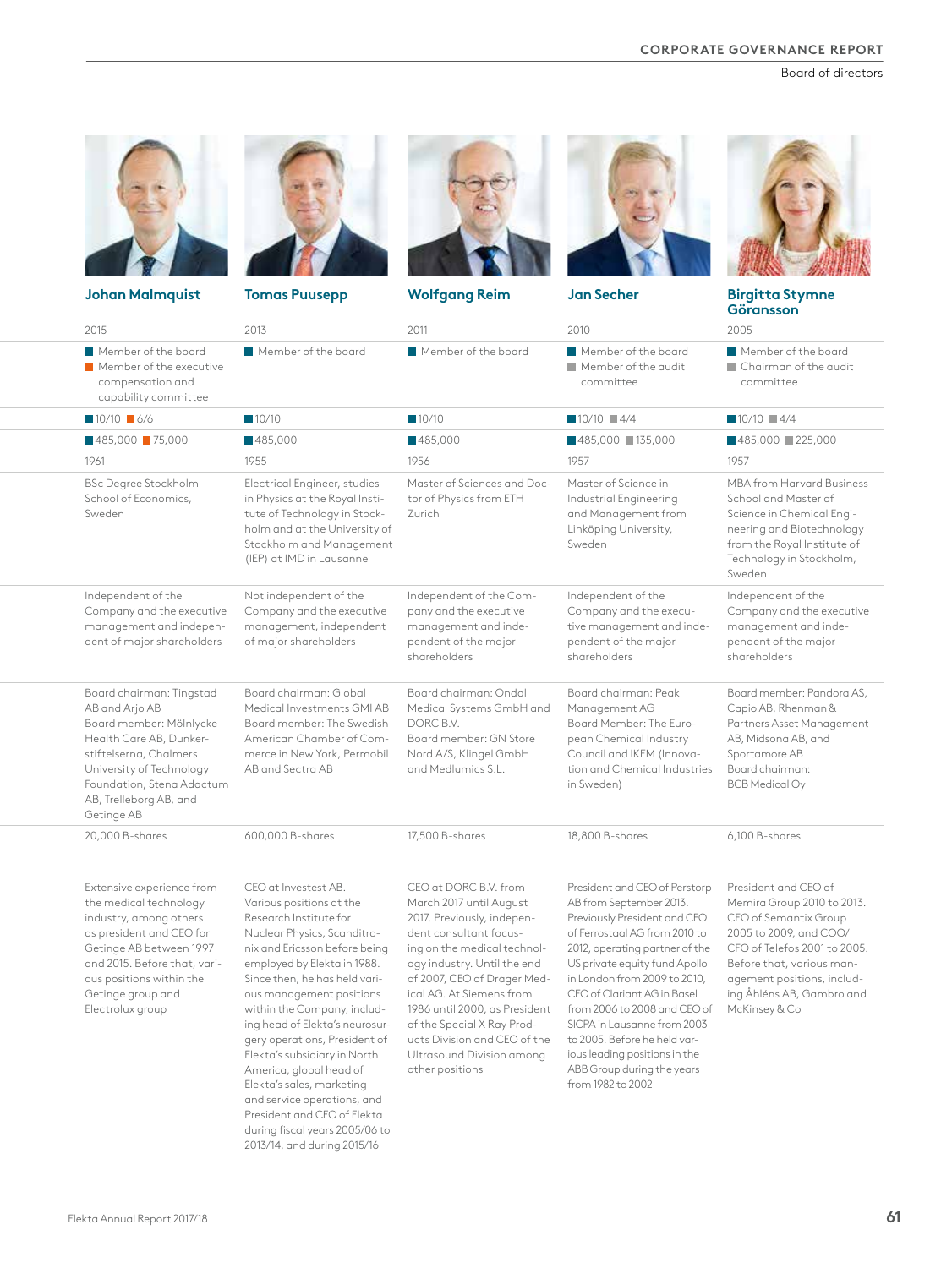Executive management



### **Richard Hausmann**

**Year of birth:** 1960 **Role:** President and CEO **Employed since:** 2016 **Holdings**8)**:** 29,000 B-shares **Education:** Doctorate in Physics from Regensburg University, Germany



## **Gustaf Salford**<sup>1)</sup>

**Year of birth:** 1977 **Role:** Chief Financial Officer (CFO) **Employed since:** 2009 **Holdings**8)**:** 2,100 B-shares **Education:** MSc in Business Administration, Stockholm School of Economics

## EXECUTIVE MANAGEMENT BUSINESS FUNCTIONS



**Maurits Wolleswinkel Year of birth:** 1971 **Role:** Head of Portfolio and Chief Strategy Officer (CSO) **Employed since:** 2011 **Holdings**8)**:** 5,000 B-shares **Education:** MSc in Mechanical Engineering from Delft University of Technology, and MSc in General Management from Nyenrode University



**John Lapré Year of birth:** 1964 **Role:** Chief Technology Officer (CTO) **Employed since:** 2011 (Nucletron 2009) **Holdings**8)**:** 5,250 B-shares **Education:** MSc in Human Nutrition and Physiology, and PhD in Toxicology from Wageningen University



**Steve Wort Year of birth:** 1963 **Role:** Chief Operating Officer (COO) **Employed since:** 1991 **Holdings**8)**:** – **Education:** Senior Executive Programme, London Business School; Post Graduate Diploma in Management, Southbank University, London



**Paul Bergström**2) **Year of birth:** 1974 **Role:** EVP Global Services **Employed since:** 2017 **Holdings**8)**:** – **Education:** MSc Electrical Engineering, Royal Institute of Technology, Stockholm

EXECUTIVE MANAGEMENT REGIONS



**Ioannis Panagiotelis**3) **Year of birth:** 1972 **Role**: Chief Marketing and Sales Officer (CMSO) **Employed since:** 2017 **Holdings**8)**:** –

**Education:** MSc in Medical Physics and a PhD in Biomedical Physics and Bioengineering from the University of Aberdeen, and MBA from IESE Business School in Barcelona



**Anming Gong Year of birth:** 1964 **Role:** EVP Region China **Employed since:** 2009 **Holdings**8)**:** – **Education:** MSc Biomedical Engineering, Huazhong University of Science and Technology, Wuhan, China



**Peter Gaccione**4) **Year of birth:** 1959 **Role:** EVP Region North and South America **Employed since:** 1997 **Holdings**8)**:** – **Education:** BS Electronic Engineering



**Renato Leite**5) **Year of birth:** 1972 **Role:** EVP Region Europe **Employed since:** 2018 **Holdings**8)**:** – **Education:** MSc Biomedical Engineering, COPPE/UFRJ, Rio de Janeiro; BSc Mechanical Engineering, Federal University of Rio de Janeiro; Advanced Business Management, Babson College, Massachusetts

EXECUTIVE MANAGEMENT SUPPORT FUNCTIONS



**Jonas Bolander Year of birth:** 1966 **Role:** EVP and General Counsel **Employed since:** 2001 **Holdings**8)**:** 200 B-shares **Education:** Master of Laws from Stockholm University



**Caroline Mofors**6) **Year of birth:** 1972 **Role:** SVP Chief Compliance and Integrity Officer **Employed since:** 2014 **Holdings**8)**:** – **Education:** Master of Laws (LLM)

and Master Degree in Litigation, Arbitration and Alternative Dispute Resolution from University of Paris II, Panthéon-Assas, France



**Oskar Bosson**7) **Year of birth:** 1976 **Role:**EVP Corporate Communications and IR **Employed since:** 2018 **Holdings**8)**:** 525 B-shares **Education:** MSc Molecular Biotechnology Engineering and Bachelor Business and Economics, Uppsala University



**Karin Svenske Nyberg Year of birth:** 1966 **Role**: EVP Human Resources **Employed since:** 2017 **Holdings**8)**:** – **Education:** MSc Chemical Engineering, Royal Institute of Technology, Stockholm, and Behavioural Science, Stockholm University